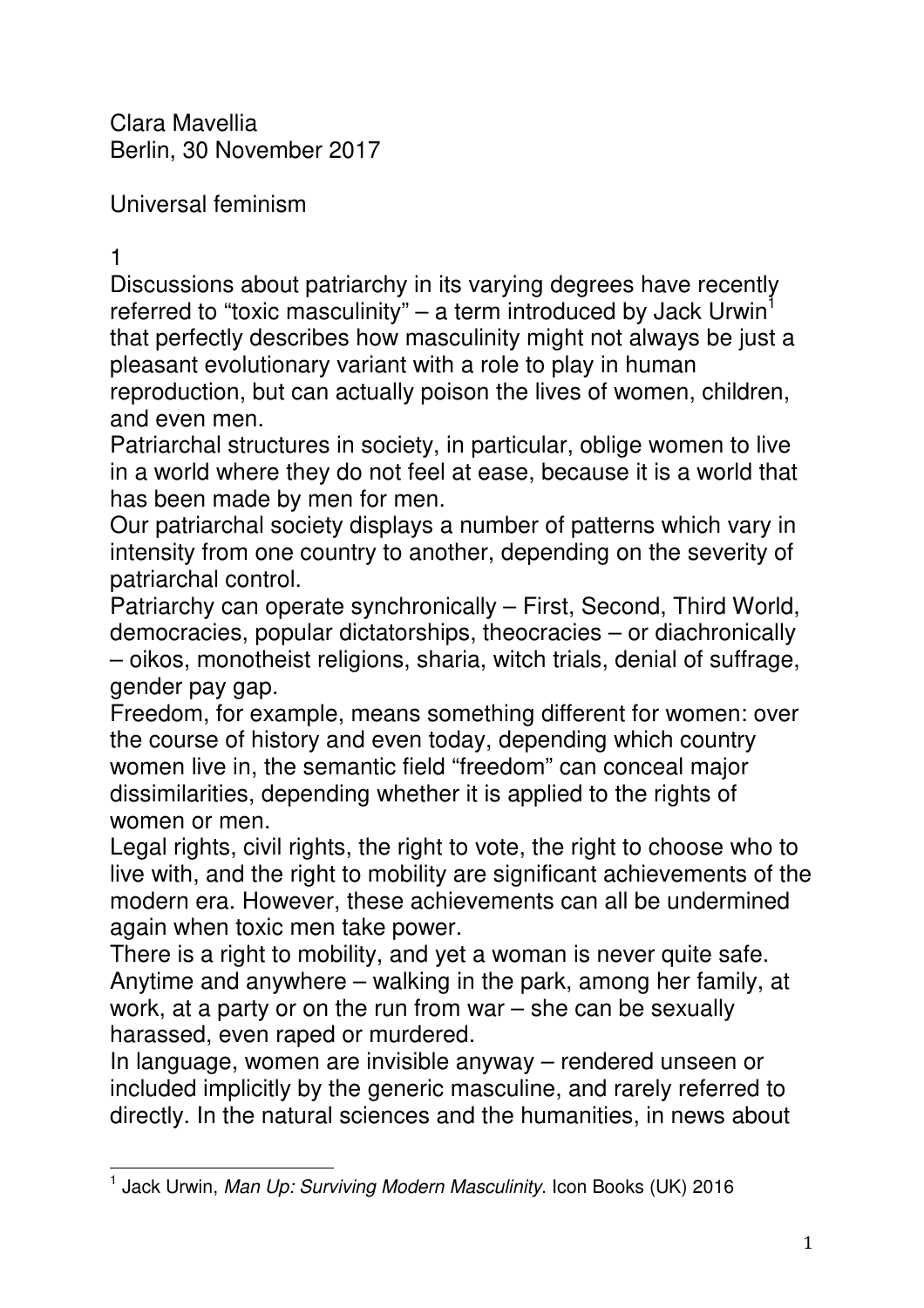politics and markets, in reports on the economy, high finance and business, in texts about the digital world, there is no female perspective.

Below I shall consider these things in greater depth and suggest paths towards a fair and prosperous world and a pleasant form of coexistence between women and men.

## 2

Humanity recognizes a variety of categories and hierarchies, but one of them has always been especially important: the sexual hierarchy. All over the world, humans perceive "man" and "woman" as essential categories. And everywhere men get a better deal. Patriarchal societies have existed since the Agricultural (or Neolithic) Revolution (about 10,000 B.C.), when humans, hitherto hunters and gatherers, began to settle. $2$ 

Regardless how a society defines "man" and "woman", it has always been better to be a man. In patriarchal societies, men are raised to think and act in masculine ways, while women are expected to be feminine. Transgressions are punished. Adhering to the prescribed order results in differentiated treatment: in societies like these, masculine characteristics are valued more than feminine ones. Fewer resources are invested in the education and health of girls and women; consequently, their potential for economic development is also more restricted. $3$ 

As men can claim to own them, women have less freedom of mobility and very little political power.

Some cultural, legal and political differences between men and women really are due to biological differences between the sexes: women can bear children, men cannot.<sup>4</sup>

Over time, however, many ideologies and laws have been spun around this fact that have nothing to do with biology.

In the 5th century BC, for example, women in Athens were not allowed to participate in citizens' assemblies, to run a business, or to be judges or philosophers.

All the politicians, artists and famous philosophers back then were men.

l  $2$  See: Angela Saini, Inferior: How Science Got Women Wrong ...and the New Research That's Rewriting the Story. HarpersCollins, (UK) 2017, p. 153

<sup>&</sup>lt;sup>3</sup> See: Yuval Noah Harari, Sapiens: A Brief History of Humankind. Vintage Penguin Random House. (UK) 2011, pp. 161-178

<sup>&</sup>lt;sup>4</sup> See the masterpiece: Simone de Beauvoir, Le Deuxième Sexe, Paris 1949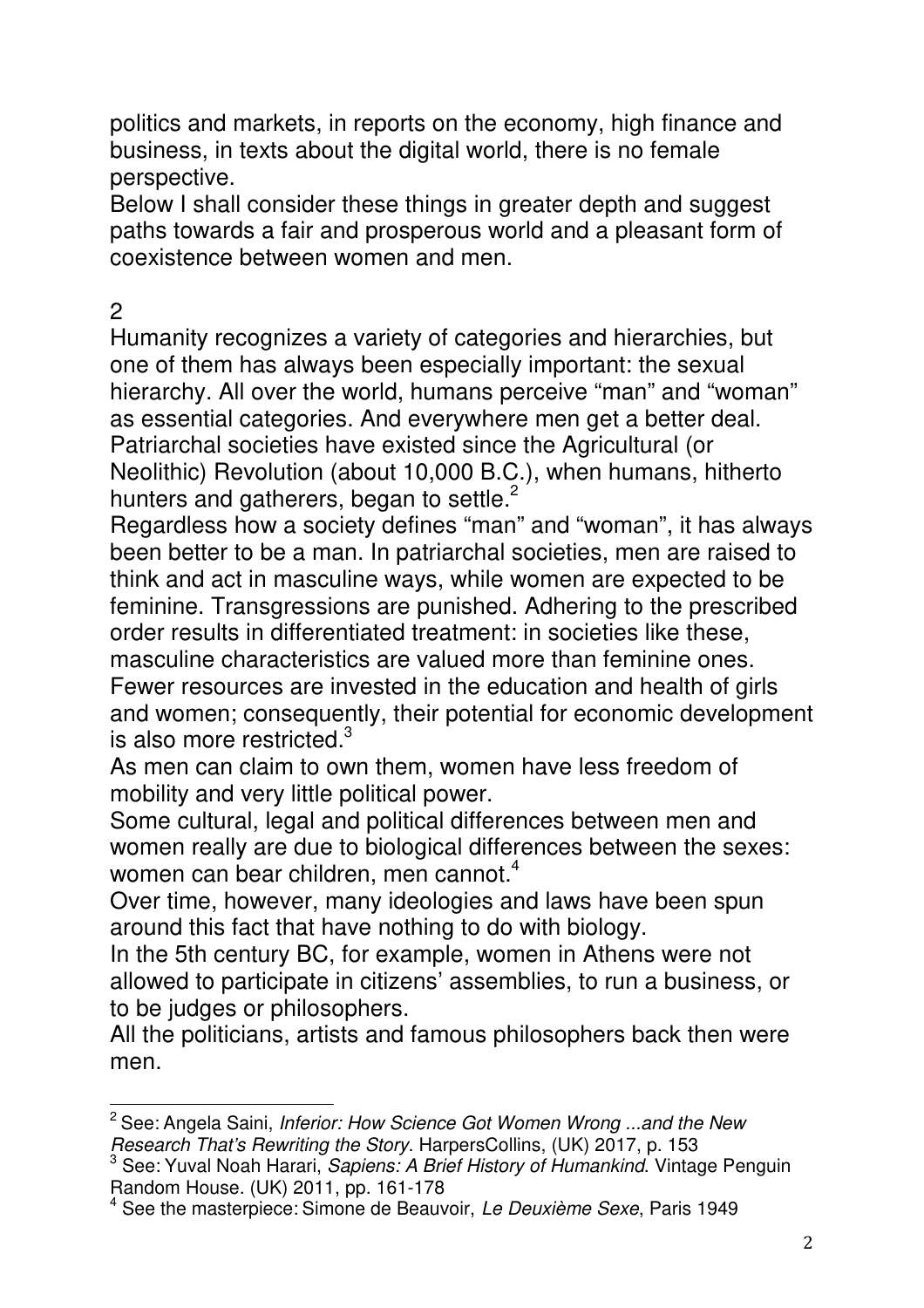The Ancient Greeks thought women were incapable of activity outside the domestic household (oikos).<sup>5</sup>

In today's Greece, and across the Western world, women are allowed to study and make speeches, and most people find this perfectly normal.

In fact, rules and laws based on masculinity and femininity reflect cultural rather than biological factors.

A male homo sapiens has an X and a Y chromosome; a female has two X chromosomes. Everything else is social myth and tradition, which define and regulate the roles, rights and duties of women and have nothing to do with biology.

That is why we speak of sex when we mean the biological category, and of gender when we mean the cultural, social category.

Patriarchy is the norm in almost all agricultural and industrial societies. A handful of women have made it into alpha positions – Cleopatra, Catherine the Great, Queen Victoria, Indira Gandhi, Angela Merkel, Christine Lagarde – but they are the exceptions. The spread of the monotheistic religions actually strengthened

patriarchal structures and made women's position worse.

The Inquisition downright persecuted women, cruelly torturing and burning those who passed down ancient knowledge, and extinguishing what they knew.

Hindu and Islamic religions primarily enshrine the rights of men. In India, for example, if a woman's husband dies his widow must perish too<sup>6</sup>, while sharia consists 90% of detailed rules of conduct for women<sup>7</sup>.

The Enlightenment brought improved status for citizens and scientists, although only their male representatives. The men went off exploring and were curious to discover new worlds and observe other customs. In feudal times, gentlemen had in any case not needed to work, and so they had the time to think, conduct experiments, exchange ideas with colleagues and like-minded

content/uploads/2014/07/MasterPPW.pdf

 5 See: Josiah Ober, The Rise and Fall of Classical Greece. Princeton University Press, (USA) 2015

 $6$  Burning widows (sati) was decalred a crime in the 20th century, but this cruel socioreligious custom is unfortunately still practised.

<sup>&</sup>lt;sup>7</sup> See: Richard Dawkins, The God Delusion. Random House (UK) 2007; Dan Diner, Versiegelte Zeit. Über den Stillstand in der islamischen Welt. List, Berlin (D) 2007; Betsy Udink, Allah & Eva. Der Islam und die Frauen. Beck (D) 2007; Clara Mavellia, Islam versus den Westen – Fundamentalismus versus Frauenrechte 2008 http://www.cultural-entrepreneurship-institute.de/wp-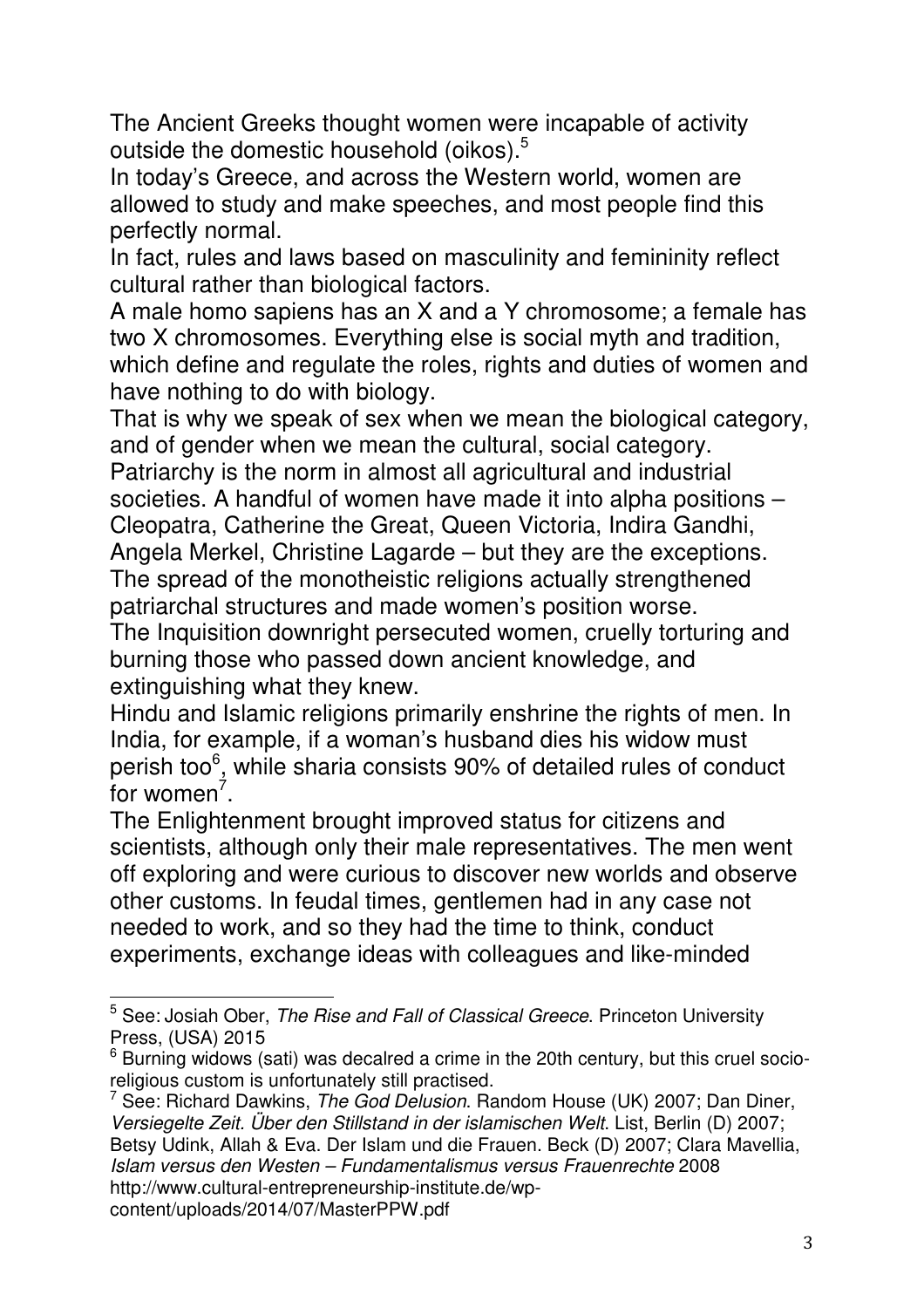souls, devote their days to science and politics, and travel wherever their fancy took them.

If they had children, it did not occur to them to look after them. On the contrary: women, children and nannies were told not to disturb the man of the household.

After the Second World War, when the Church and the state were separated in Western countries, women's lives became a little easier<sup>8</sup>, although in the seventies and during the student movements and flower power, most intellectuals and student leaders were men, liberally enjoying the benefits of free love. And thus patriarchy has ruled across the world, in many cultures so different in other ways, and there are a number of theories about why that is the case. None of them, however, are convincing, be they based on muscle power, aggression or competition. What is clear is that over the last century there has been a gender

revolution.

In many societies, women's rights are increasingly taken for granted, and long-established attitudes to gender and sexuality are being fundamentally revisited.

As the patriarchal system is based on myths, not biology, there is no good reason why it should be universal, or stable, or continue to exist.

## 3

Wherever knowledge is talked about – in business, research, politics, religion, art, the media, the tech world, the start-up world, artificial intelligence, congresses, symposia or conferences: these are all male domains, and men still do the talking. Company boards are 97% male, and so are university councils, party executives, editorial teams, and above all the managements of institutions that award funds.

According to the latest UN statistics on women (November 2017), more women then men live in poverty, although the degree of poverty depends on age, marital status and household.

For girls, things are tougher from the start – in Ancient Greece and Rome, children had no rights: and if they were born unwanted, they were put in a pot and left to the elements, and usually that was the girls.

<sup>&</sup>lt;u>.</u><br><sup>8</sup> See: Aldo Cazzullo, *Le donne erediteranno la terra.* Mondadori, Milano (IT) 2016.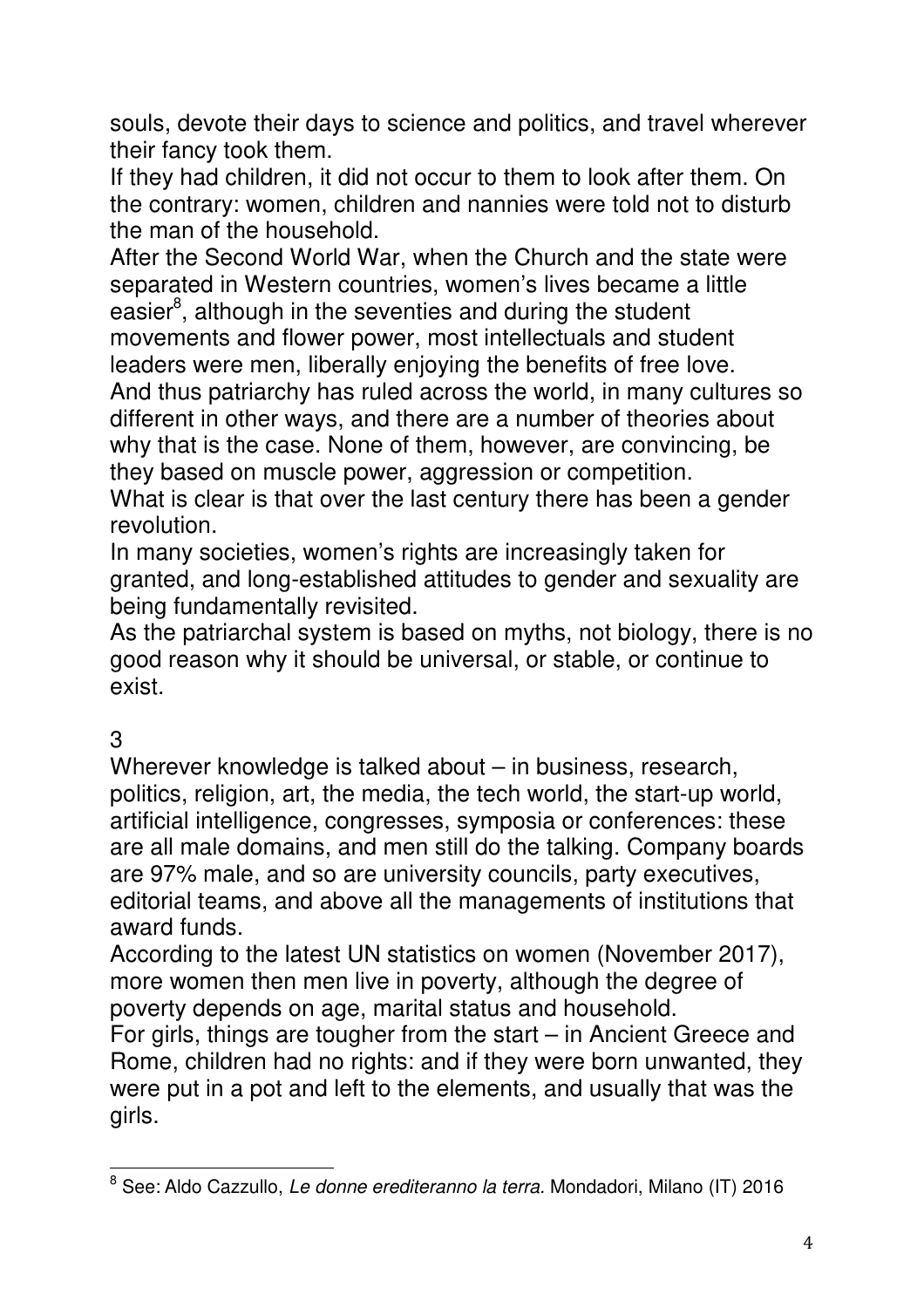In Asia, the preferential treatment of male offspring is still a huge problem: young men are unable to find wives now, the elderly will have no grandchildren, and so forth.

Because of the one-child policy in China, girls were aborted – if there was only going to be one child, it had at least better be a boy. Recently China has been allowing two children, but the surplus of men will persist for a long time, with disturbing consequences. But even when girls are welcome, a boy is the family's crowning glory, for he will carry on the name.

Statistics tells us that most criminals $9$  and murderers<sup>10</sup> in the world are men; the same applies to terrorists<sup>11</sup> and hackers<sup>12</sup>.

This suggests that women do not just commit violence rarely; in most violent acts they are the victims.

Patriarchal structures in particular allow men to use physical domination and/or positions of power to satisfy their urges. Our society sets great store by a sex drive in boys and men: it is expected, respected and rewarded. Metaphors have always expressed the positive characteristics associated with male potency.

Women's vulnerability, on the other hand, means they must live with sexual harassment and put up with male sexual practices. They cannot experience and practice their own sexuality freely.<sup>13</sup>

When sexuality is governed by violence and aggression, rather than mutual desire – between a woman and man, man and man, woman and woman – it is rape, in other words, a crime. The same applies when men pay for sex: prostitution is not an expression of personal affection, but the use of power by men for the  $-$  economic  $$ exploitation of women or girls. It degrades and humiliates women, nudging them into poverty and depression.

Women hardly commit crimes, terrorist acts or war, and experience these mostly as victims<sup>14</sup>; women are rare on boards, committees

<sup>&</sup>lt;sup>9</sup> See: http://www.bpb.de/nachschlagen/zahlen-und-fakten/220319/geschlecht-undalter

 $10$  In the United States in 2010 it was exactly 90%, see: https://ucr.fbi.gov/crime-inthe-u.s/2010/crime-in-the-u.s.-2010/tables/10shrtbl03.xls

<sup>&</sup>lt;sup>11</sup> In GB currently 91%, see: Terrorism in Great Britain: the statistics - Parliament UK <sup>12</sup> Misha Glenny, Dark Market, Vintage Penguin Random House, London (UK) 2012,

<sup>(1</sup>st edition 2011) p. 129.

<sup>&</sup>lt;sup>13</sup> On female sxuality, see: Naomi Wolf, *Vagina: A New Biography*. Virago Press, (UK) 2012

 $14$  See e.g.: Anonyma, Eine Frau in Berlin. Tagebuch-Aufzeichnungen vom 20. April bis 22. Juni 1945. btb Verlag (D) 2005 – 1st edition 1959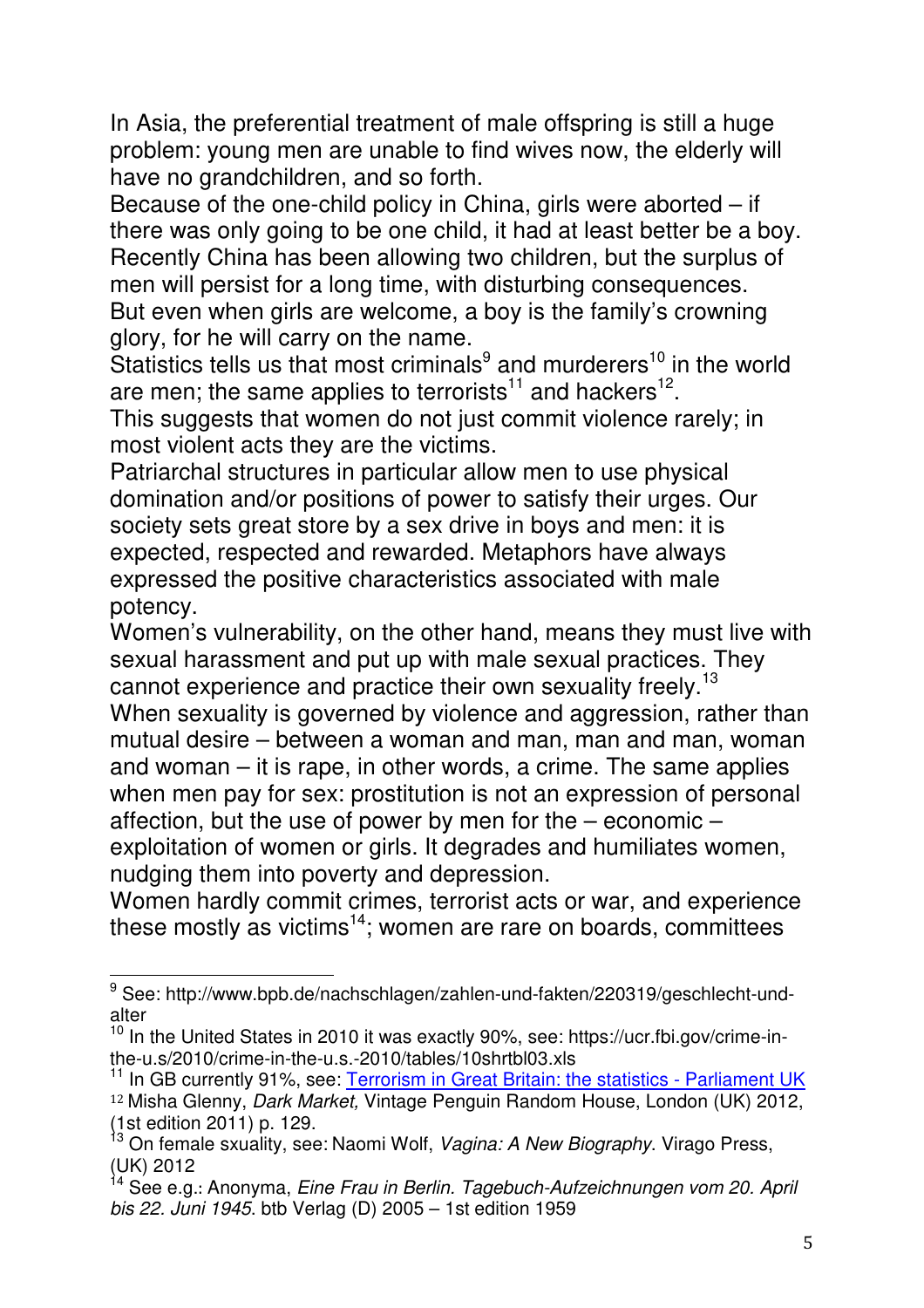and management teams, they suffer poverty instead; women do most of the work in the home and for the family, although they are not paid for it; they look after the children and the elderly, and they are not paid for it; women contribute more to the good of society, the world and the environment, but they are kept in their place, not taken seriously, reduced to appearances. Many different studies and our own daily experience demonstrate that women everywhere and at all times are more committed to helping people lead a good life, and yet they are not valued for this, but mocked or perceived only as sex objects, and must live in constant fear of threats, aggressive behaviour, violence or worse.

There is also ample evidence that women in companies, in industry and finance, in research and science, in art, in politics, in the media, in the digital world, on executive boards and on every tier of institutions, organizations, parties, parliaments etc. contribute innovation and stability, and yet they are still poorly represented in leadership positions, where their numbers are if anything declining.<sup>15</sup>

Women are welcomed as consumers, but ignored as executives.<sup>16</sup> These days women are at least as well educated as men, but they are hardly involved in the management and definition of economic life.

Basically, humanity is currently engaging in an incredible waste.

4

All over the world, not only in industry, research and politics, but also in art, culture and show business, in private life and in sexual relations, it is men who decide what is to be done and who is to be promoted. This often tempts men to confuse their social power with sexual power. Women are seen as trophies.

Although it was recognized long ago that gendering encourages innovation and that having female executives improves company performance, women are still not rising beyond middle management. Men are clinging to power. Men are also clinging to the money: studies show that men tend to start a company for the

l <sup>15</sup> See: Uwe Jean Heuser; Deborah Steinborn, Anders denken! Warum die Ökonomie weiblicher wird. Hanser, München (D) 2013, pp. 215-216

<sup>&</sup>lt;sup>16</sup> See "Lufthansa Woman's World" published by Lufthansa AG, which treats women as Shopping Queens.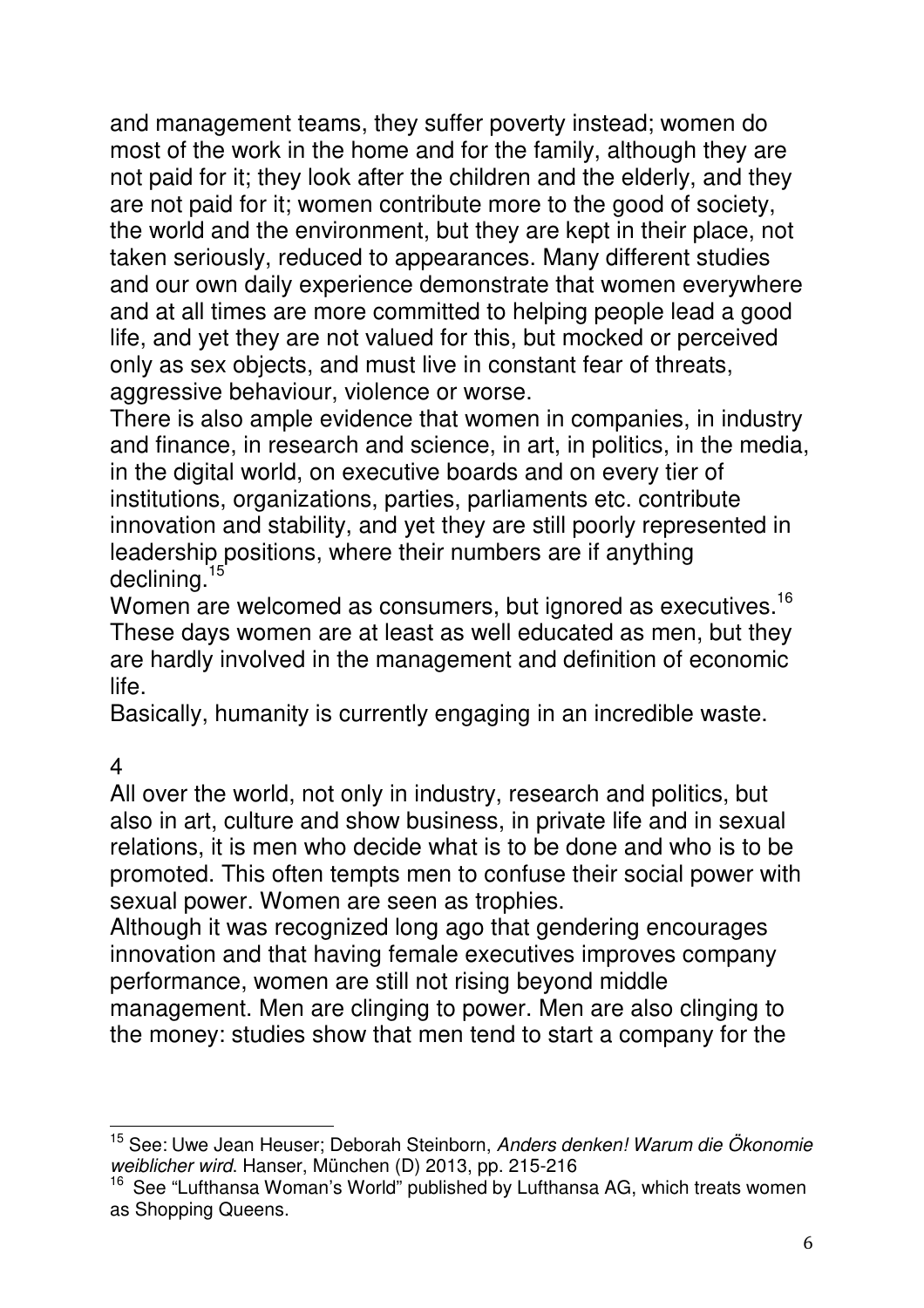profit, while women mostly want to take on responsibility or launch a social or environmental innovation.<sup>17</sup>

Studies also show that men are more likely to trust men, whether they are screening candidates for promotion, or developing business ideas, or exchanging sensitive data, or performing risky transactions.<sup>18</sup> When news recently broke in Germany about the cum-ex affair (dividend stripping, the biggest tax scandal in history), it was also clear that the culprits were all men with a strikingly macho lifestyle who spurred each other on and blew their cunningly defrauded dough in very masculine ways – living it up with parties, booze and chicks. Somehow it isn't surprising that the tax clerk who rumbled them and turned the tables was a woman.

Public agencies, research institutes and companies employ both men and women, secretaries and bosses; business and the big corporates are still dominated by men<sup>19</sup>, while the number of women on boards is actually falling. Even in the start-up community, all the successful young male CEOs have pretty secretaries and female assistants, but at least in Germany 43% of start-ups are founded by women $20$ 

In politics, men are almost always at the top. The women do the (grass-roots) work, organizing, assisting, fetching the coffee, but not many make it to the top. It's true what Margaret Thatcher said: "If you want something said, ask a man; if you want something done, ask a woman."

Indeed, outside the Scandinavian countries, at most of those fancy, innovative conferences the speakers are almost always men. The women might chair a panel or pass the microphone around the auditorium when the time comes for questions.

Child care, culture and show business focus rigidly on conventional male and female roles, thinkers and presenters, warriors and princesses.

Cyberspace and the whole digital scene are, as we know, male dominated. Silicon Valley, hi-tech and fin-tech <sup>21</sup>. Artificial

281, http://www.emeraldinsight.com/doi/abs/10.1108/IJGE-09-2014-0029

l  $17$  Diana M. Hechavarria, Amy E. Ingram (2016), The entrepreneurial gender divide: Hegemonic masculinity, emphasized femininity and organizational forms, International Journal of Gender and Entrepreneurship, vol. 8, no. 3, pp. 242-

<sup>18</sup> See: https://hbswk.hbs.edu/item/why-employers-favor-men

<sup>&</sup>lt;sup>19</sup> A strong message is sent by a picture of the the executive toilets in the

Commerzbank Tower in Frankfurt: Die Zeit, 2 June 2016, p. 19

<sup>20</sup> See: http://www.bmwi.de/Redaktion/DE/Dossier/frauen-in-der-wirtschaft.html

<sup>21</sup> Gender Diversity Survey - 2016 Proxy Season Results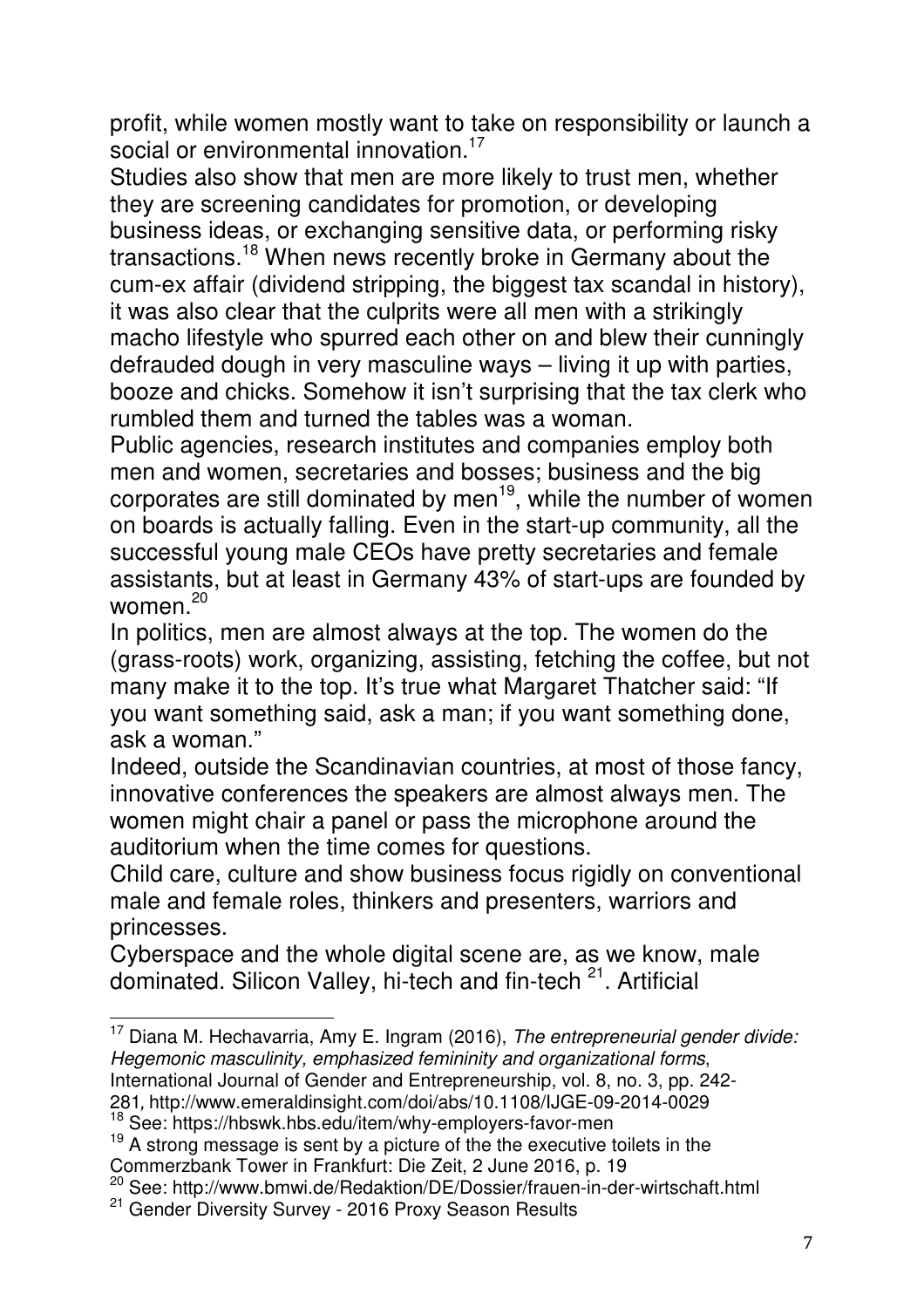intelligence is a man's business too, except for the robots – or at least the service robots. It's fine if they resemble pretty women. Sophia, the latest robot made by the American company Hanson Robotics, was presented at an investor conference in Saudi Arabia at the end of October 2017. She was a huge success. A lot of orders were placed for Sophia that evening, and she was even granted Saudi-Arabian citizenship, a status not even Saudi-Arabian women enjoy.<sup>22</sup> So a robot has more rights that many inhabitants of that country.

The Internet, the media, the press, the news are directed and financed by men: women can read the news, or possibly be editors, but the boss is a bloke. Moreover, women are taken off screen when they lose their fresh and youthful looks, while male newsreaders and anchor-men are allowed to carry on until they can take their pensions.

Another male domain is sport – especially football; millions are spent on footballers, billions on TV rights, and although women are not on the whole very interested, they still have to pay for the licence.

In politics, there is currently some concern about the rise of rightwing, populist ideas: what makes this phenomenon all the more sinister is that it has revived the patriarchal view of women and is making it respectable again. This also explains why women are not widely represented in these parties and why more of their members and more of their voters are men. A clear sign that this milieu is opposed to progress and innovation.

This is not just happening in far-off countries: in Europe too, the rise of right-wing and populist ideas poses a thereat to, among other things, the coexistence of men and women on a basis of humanist values.

Sure enough, totalitarian politicians display varying degrees of that toxic masculinity that demonizes equal rights: if characters like this ever seize power, they start by taking away women's rights and regulating their sexuality, leading to unfavourable treatment for women and girls. Depending on the level of toxicity, this can mean prohibiting abortions (as in Poland), decriminalizing domestic violence (as in Russia), banishing women from public life (radical Islamic countries), not letting them study at college, or hold office, and many other examples.

https://www.fenwick.com/FenwickDocuments/Gender\_Diversity\_2016.pdf <sup>22</sup> See Frankfurter Allgemeine Zeitung, 26 November 2017, p. 55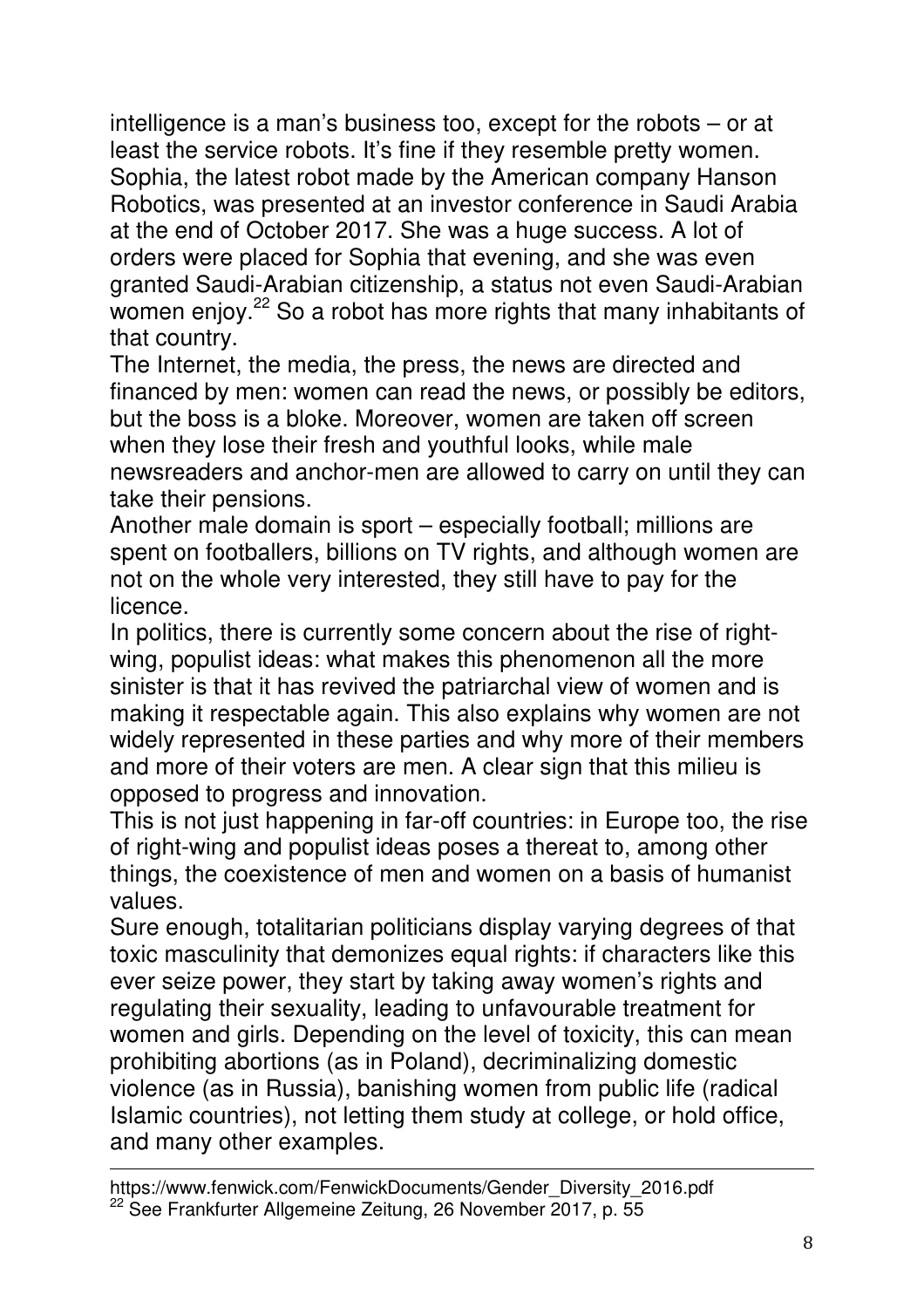Even when women flee their country, they risk far more than men<sup>23</sup>: just recently a ship carrying refugees reached Italy with 36 corpses on board, all women. It is hard to imagine what those women suffered. Men can set off and leave the women, children and old people behind. We hear a lot about that. But we hear very little about the lives of the women obliged to stick it out in war zones or about how women die en route, and that is a bad thing.

War, terrorism and violence carry a male tag, and testosterone does indeed play a big role, for example among radicalized Islamists – like IS. Women have as good as no rights, and if they do not do as they are told, they are kept as (sex) slaves.

Toxic masculinity is scalable. We can see this in the dose of poison that a society considers acceptable: in many Islamic and Hindu countries, marrying off young girls is considered normal – although it is a disgrace. In Western countries, minors cannot marry, but once women come of age there are no limits on the age gap between the couple, which means that the man is usually older than the woman, and the more powerful the man, the younger the woman.

These – toxic – men also continue to call the shots in private life, in matters of love and sexuality.

For a long time, the scientific evidence has indicated that there is no such thing as 100% pure femininity or masculinity. Nonetheless, people with a different or mixed sexuality or sexual orientation are still ignored, placed under a taboo, or even punished.

But no matter what form masculinity takes, men are willing to pay for sex. Prostitution is a strange side effect of patriarchy that debases women and prevents men from admitting their emotions and living by them. Men who treat intimacy and sexuality like commodities are hardly likely to seek equality in a relationship. Anyway, prostitution, pornography and such like have nothing to do with sex and everything to do with power and coercion. After prostitution was legalized, Germany became the brothel of Europe. Very few women voluntarily choose prostitution as a career. The others – girls or women – are lured from distant countries with false promises. Despite this fact, Berlin's best-known brothel is allowed to advertise on public buses. Intolerable.

l <sup>23</sup> See: Study on Female Refugees.

Representative study of female refugees in different German states https://frauenbeauftragte.charite.de/fileadmin/user\_upload/microsites/beauftragte/frau enbeauftragte/PDF\_FB\_allgemein/Abschlussbericht\_Final\_-1.pdf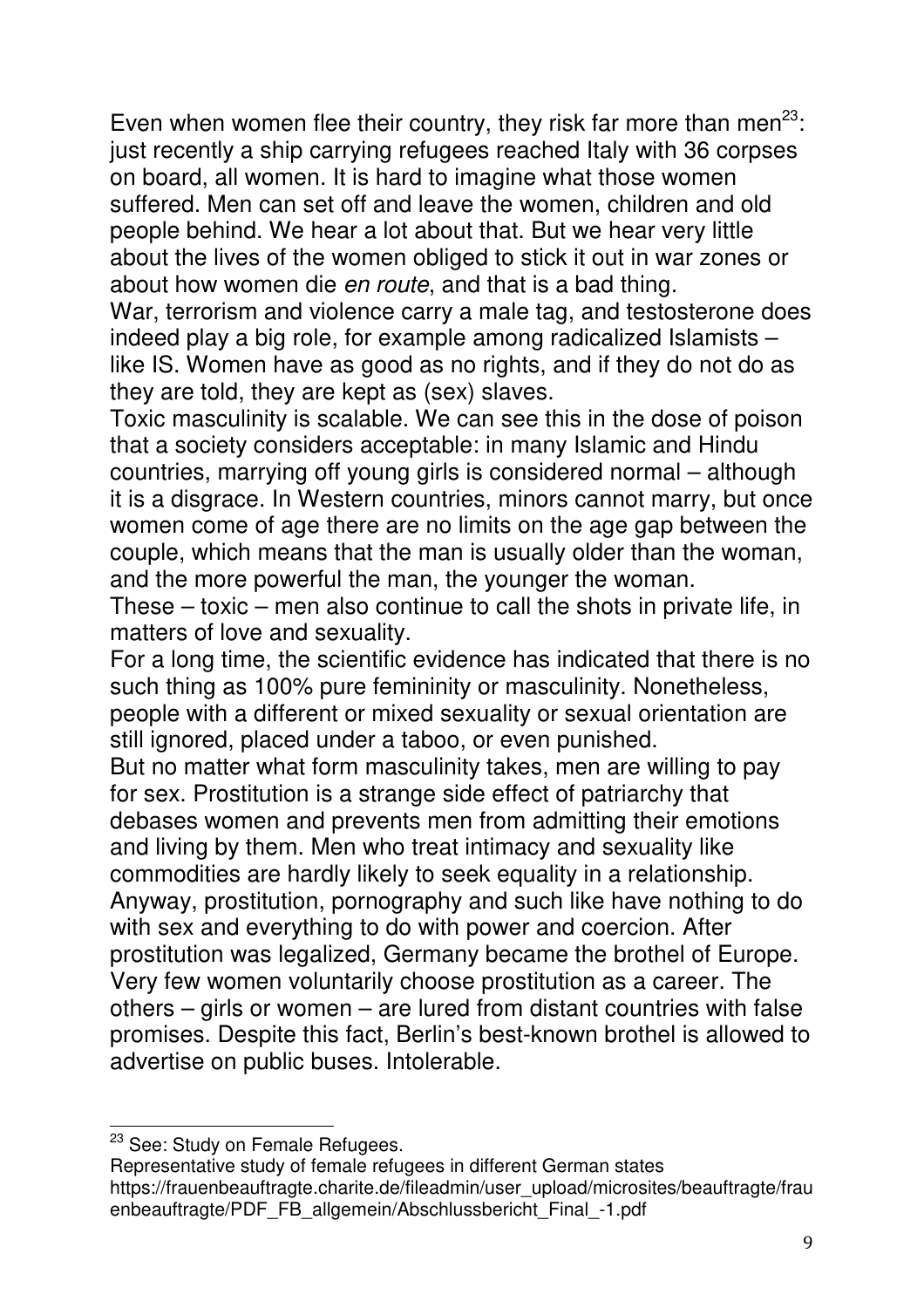5

l

Academic life reflects the quintessence of a patriarchal society. Apart from a few exceptions, until a few decades ago women were excluded from training for and exercising professions, from voyages of discovery and experiments, from universities and symposia. Girls were told to stay at home, help with the chores, and set their minds to getting married and having children.

Women were allowed to assist the man in the home, supporting, caring, and focusing on the family, kitchen and church.

Adventures were intellectual efforts and best left to men.<sup>24</sup> This is still reflected in academic life today.

Men lead, choose, decide who gets the jobs and the funds. In philosophy, originally the only science there was, almost all the thinkers have always been male, and it is still rare to find female philosophers in the top rankings.<sup>25</sup>

When we have health problems, we visit the doctor; although there are now more women than men studying medicine, most professors and senior consultants are men – both in hospitals and in fashionable city-centre practices.

Women are allowed to study, but it is still the men who decide which research reports are to be funded: in both the natural sciences and the humanities, the decision-makers are male. That is why most Nobel Prize winners are men too, with the consequence that even more prestige and money falls into men's laps.

No surprise, then, that scientific journals completely ignore the gender perspective, both in language and in content.

If the written output from the humanities and natural sciences is anything to go by, there is only a male version of history, politics, philosophy, neuroscience, etc. Women are implicit or exceptions, and unfortunately we do not often learn what is happening to them. Really, they are invisible, and not only because of the generic masculine.

The fact that most languages still use the generic masculine serves not only to describe events and phenomena from a male angle, but to keep women invisible, or at best silently included.<sup>26</sup>

<sup>&</sup>lt;sup>24</sup> See the masterpiece: Virginia Woolf, A Room of One's Own. Penguin Books (UK) 2012 – first published 1928.

 $25$  Rare and vet so good, see inter alia Martha Nussbaum, Political Emotions: Why Love Matters for Justice. Harvard University Press, (USA) 2013; Susan Neiman, Why Grow Up? Penguin (UK) 2014.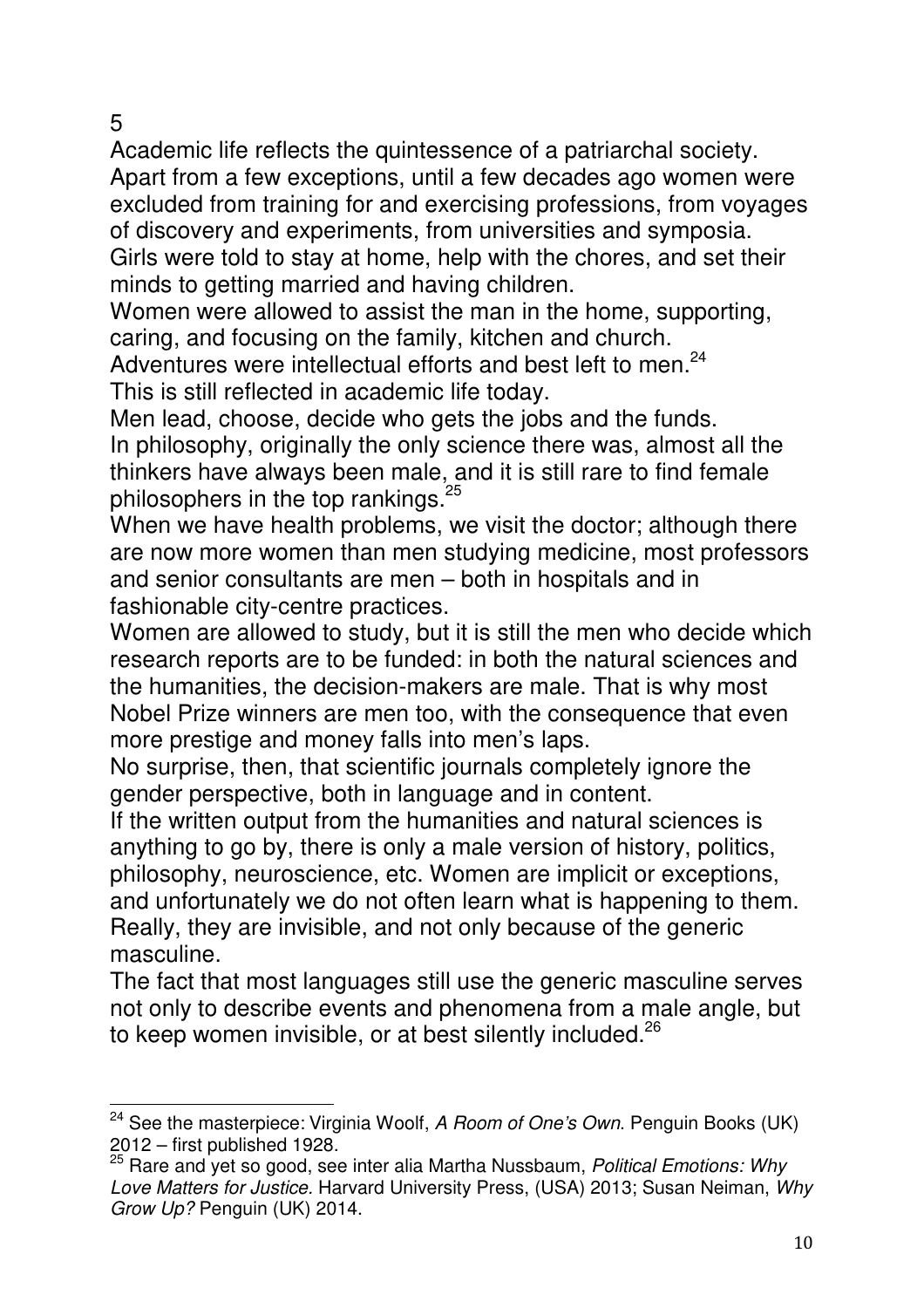Men and women suffer in different ways when they flee their homes.<sup>27</sup> When we talk about refugees, do we mean men or women? Usually it is not mentioned.

Like in language, women's lives are marked, whereas men's lives apply to men and women.

If, for example, we turn to the excellent work by Julian Nida-Rümelin<sup>28</sup> – one of Germany's leading philosophers – and his seven postulates for an ethics of migration, we will note that female migrants do not feature. Even though the fate of women on the run is much worse than that of men, there is not a single sentence or idea devoted to women's rights or to a female perspective on human migration. Women are hardly ever referred to explicitly – whether as citizens, politicians or migrants.

Max Tegmark<sup>29</sup> is a brilliant natural scientist from Sweden who teaches at MIT. He founded the Future of Life Institute to bring together the best minds from the research, business and political communities to investigate artificial intelligence and place it in the service of humanity. He describes the project and his goals in his fantastic new book Life 3.0. He also considers possible scenarios for the immediate and distant future of the world. But he hardly mentions women.

Giving women a voice in shaping the future is not an issue. He does, at least, quite often mention his wife in this book. In 2015, the American political scientist Josiah Ober<sup>30</sup>, an international authority on the political, economic and intellectual history of Ancient Greece, published a much-acclaimed new account and interpretation of Classical Greece, drawing on new perspectives in political and economic science. He explains how a prosperous economy ensured a basis for the democratic institutions, and how poorer performance eventually led to the fall of this Classical civilization. There is, admittedly, one footnote where he observes that women had no civil rights and were excluded from public life; but apart from this the reader learns nothing at all about

<sup>&</sup>lt;sup>26</sup> Clara Mavellia, "Il Sessismo nella Lingua". In: L'Italiano e le sue Varietà linguistiche. Zarko Muljacic (ed.), Verlag für deutsch-italienische Studien Sauerländer  $(CH)$  1998

See report: Der Tagesspiegel, 22 April 2017, p. 25

<sup>&</sup>lt;sup>28</sup> Julian Nida-Rümelin, Über Grenzen denken. Eine Ethik der Migration. Körber Stiftung, Hamburg (D) 2017

<sup>&</sup>lt;sup>29</sup> Max Tegmark, Life 3.0, Allen Lane, Penguin Random House (UK) 2017

<sup>&</sup>lt;sup>30</sup> Josiah Ober, The Rise and Fall of Classical Greece. Princeton University Press (USA) 2015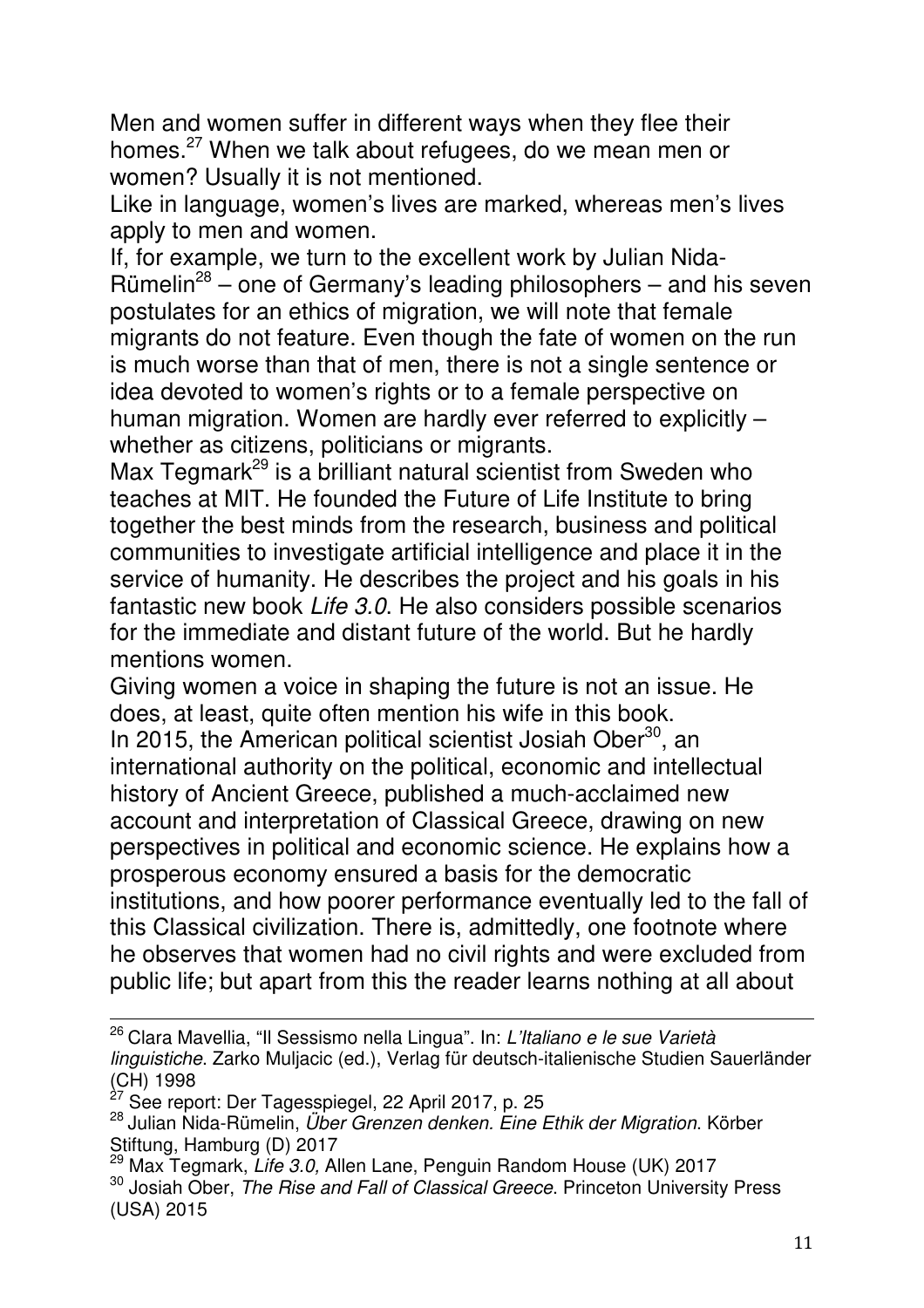what life was like for women at the time. In the light of today's situation, one might even be inclined to wonder whether the fall of Ancient Greece could have been prevented if women had been entitled to participate in running affairs of state.

In 2011 the historian Yuval Noah Harari published the wonderful book "Sapiens: A Brief History of Humankind"<sup>31</sup>, and quite rightly it has been an amazing best-seller.

With broad knowledge, brilliant language and plenty of humour, he recounts why we humans believe in gods, nations and human rights.

He even delves into sex and gender, and from page 161 to page 178 he convincingly sets out why the biological differences between men and women do not justify traditional religious and cultural expectations, especially as these vary considerably over time and space.

Apart from those pages, the rest of the content only tells the male story of humanity. There is talk of gods, hunters, priests, explorers, warriors, capitalists, but women only feature as booty or adornment. Except for page 302, where he lists ideologies like liberalism and socialism, and includes feminism in the same breath.<sup>32</sup>

For reasons of space, I have confined the selection to a few academics of major repute. I will not even mention the others. Science and research need to recognize women as fully-fledged individuals and consider them in every project.

Whatever the circumstances, the meta-text of all scientific, but also literary works clearly tells us who is keeping the mechanism oiled. Acknowledgements are made to the staff who did the listening and researching, the secretary who typed up the manuscript or transcribed the tapes, the wife, mother, girlfriend who made the coffee and was always patient.

To initiate change, it is important for all scientists, men and women alike, to factor in the female perspective in their research and publications.

It is also vital that all such texts adopt gender-sensitive language, as Mary Key<sup>33</sup>, Luise Pusch<sup>34</sup>, Alma Sabatini<sup>35</sup>, Marlis Hellinger<sup>36</sup> and

l <sup>31</sup> Yuval Noah Harari, *Sapiens: A Brief History of Humankind*. Vintage Penguin Random House (UK) 2011

<sup>32</sup> Op. cit., p. 302

<sup>&</sup>lt;sup>33</sup> Mary Key, *Male/Female Language*. Scarecrow Press, Metuchen N.J. (USA) 1975 <sup>34</sup> Luise Pusch, Das Deutsche als Männersprache. Aufsätze und Glossen zur

feministischen Linguistik. Suhrkamp, Frankfurt (D) 1984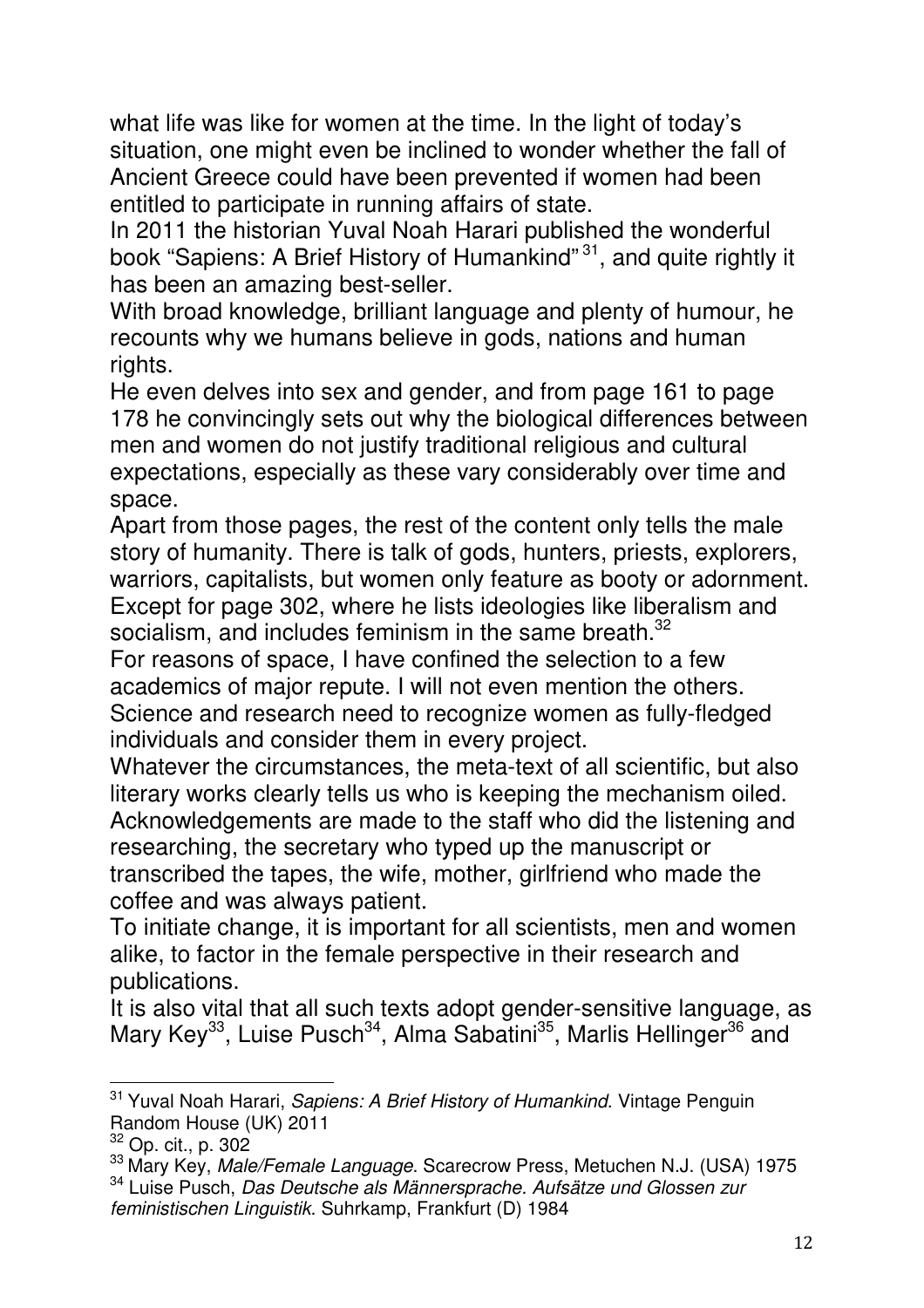many other committed linguists were already demanding back in the 1970s and 1980s.

At congresses, conferences, symposia and panel discussions where there are only men on the stage, inviting a woman up from the audience can work wonders. Women are usually well educated, or at least as well educated as men, and will no doubt enliven the exchange. This also has the effect, over time, of encouraging organizers to make more effort to invite female speakers along. To drive this agenda, it is worth recommending and disseminating works on the theme. Cordelia Fine<sup>37</sup>, for example, writes about her research into sexism in biology, psychology and neuroscience; her latest publication "Testosterone Rex" won the Science Book Prize in 2017.

Angela Saini's latest work<sup>38</sup> analyses publications and research in the natural sciences from a woman's perspective, commenting with competence and irony on the misogyny strewn by patriarchy. No book list, of course, should leave out the classical masterpieces by Virginia Woolf<sup>39</sup>, Lisa Appignanesi<sup>40</sup>, Clarissa Pinkola Estes<sup>41</sup> and many other writers.

It is also crucial to support forces for religious reforms which enhance respect for women, such as the ecumenical project or the 40 theses to reform Islam by Abdel-Hakim Ourghi<sup>42</sup>.

Besides, the Paris Agreement and the Sustainable Development Goals will be easier to implement if men and women work together on them as peers.

## 6 l

<sup>35</sup> Alma Sabatini, *Il Sessismo nella Lingua italiana. Presidenza del Consiglio dei* Ministri, Roma (IT) 1987

36 Marlis Hellinger, Kontrastive Feministische Linguistik. Mechanismen sprachlicher Diskriminierung im Englischen und Deutschen. Hueber, München (D) 1990

<sup>37</sup> Cordelia Fine, Delusions of Gender: The real science behind sex differences. Icon Books, London (UK) 2010; Cordelia Fine, Testosterone Rex: Unmaking the myths of our gendered minds. Icon Books, London (UK) 2017

<sup>&</sup>lt;sup>38</sup> Angela Saini, Inferior: How Science Got Women Wrong ...and the New Research That's Rewriting the Story. HarpersCollins, (UK) 2017

<sup>39</sup> Virginia Woolf, A Room of One's Own. Penguin Books, (UK) 2012 – first published 1928

<sup>40</sup> Lisa Appignanesi, Mad, Bad and Sad: A History of Women and the Mind Doctors from 1800 to the Present. Virago Press (UK) 2008

<sup>&</sup>lt;sup>41</sup> Clarissa Pinkola Estes, Women Who Run with the Wolves: Myths and Stories of the Wild Woman Archetype. Ballantine, Random House (USA) 1992

 $42$  Abdel-Hakim Ourghi, *Reform des Islam. 40 Thesen*. Claudius Verlag, München (D) 2017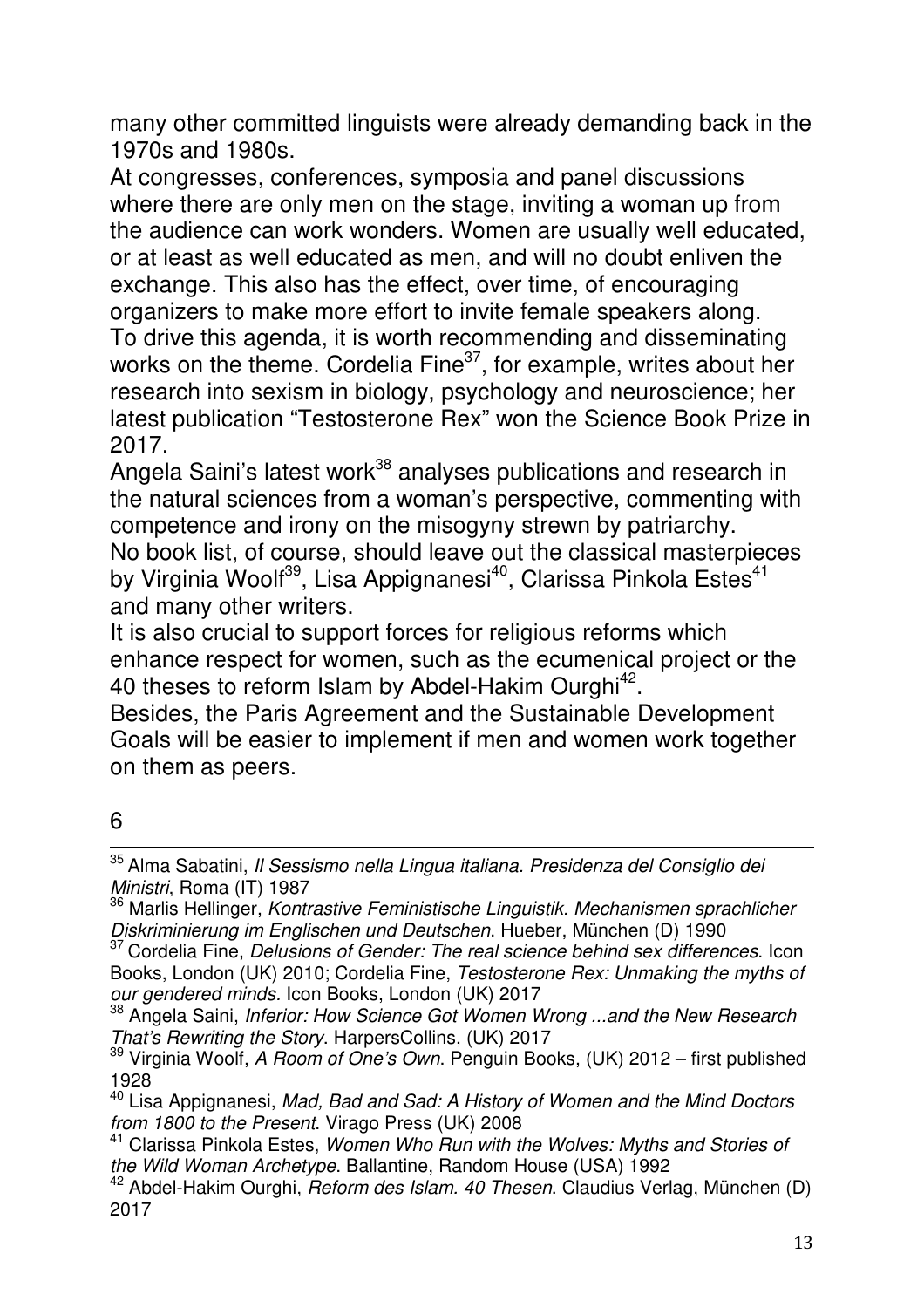Statistics clearly show that the more economic equality we have between the sexes, the more prosperity there is for all to share. $43$ The time has come to make that insight a reality: in politics and research, media and technology, from the corridors of corporate power to the nursery at home, we need courageous women and enlightened men to kick-start the transformation. The objective economic data demand it, and so too do the subjective values of people of all ages and colours.

This is about much more than promoting women to run things like men. It is about building a reality – in business, science, politics and all other walks of life – where both sexes feel comfortable. This is the only way to make women's lives as pleasant as men's and to ensure equal opportunities.

This is reality already in some places: people are working less in open-plan offices<sup>44</sup> and more in co-working spaces, making their millions with Bitcoin, Ethereum and other cryptocurrencies, and Wonder Woman has joined Superman in saving the world.

In the new era, software and robots will do the essential chores, while humans tackle the more important issues, like peace, prosperity and a clean environment, thereby unleashing a global renaissance.

This will require not naked violence and brute force, but creativity, intuition and social skills – in other words, an all-male world can only benefit and survive by taking on some female characteristics. Boys and men who value positive masculinity will find some options below that can help to establish positive coexistence between girls and women, boys and men.

- If men see a woman walking by herself, they should leave her alone, e.g. by crossing to the other side of the road. Women feel uneasy if they are walking on their own, especially in the evening, or in the dark, and hear footsteps behind them.

- If men are with other men and someone is telling sexist anecdotes or jokes, they should not laugh, and if they feel up to it, they should simply say they do not think it is funny. Sometimes they will feel isolated, but sometimes this will earn them the respect of other men who only join in out of fear or nervousness.

- Men have power, including the power to contradict other men. Arguing back can achieve a lot between men, because men respect men who hold firm views. If men are harassing a woman and the

<sup>43</sup> https://www.weforum.org/reports/the-global-gender-gap-report-2017

<sup>44</sup> Frankfurter Allgemeine Zeitung, 26 November 2017, p. 43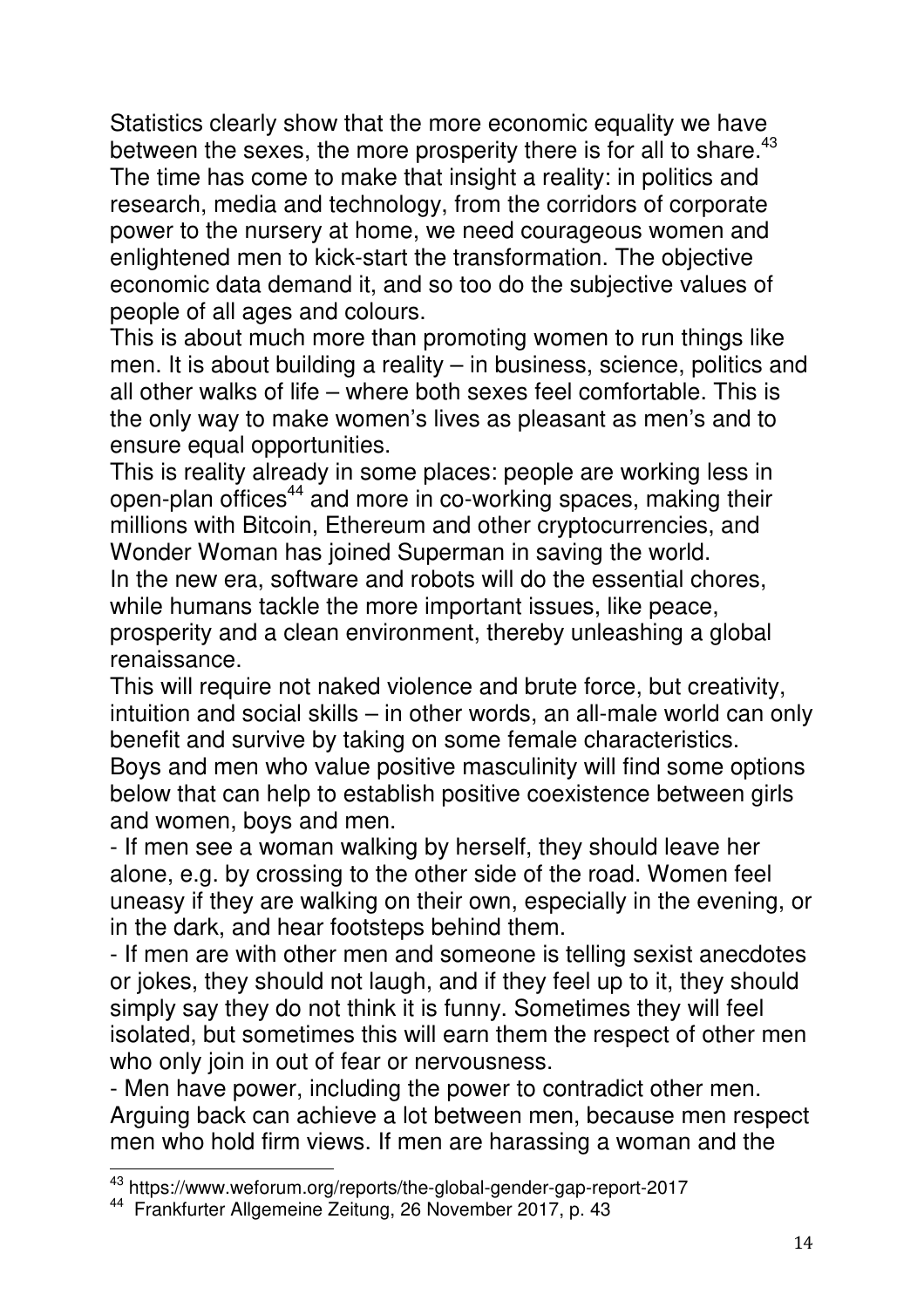others see it, they should not remain silent, but speak their mind and take action.

This way men discover that they are not just men, but human beings, and that positive masculinity is good for men and women alike.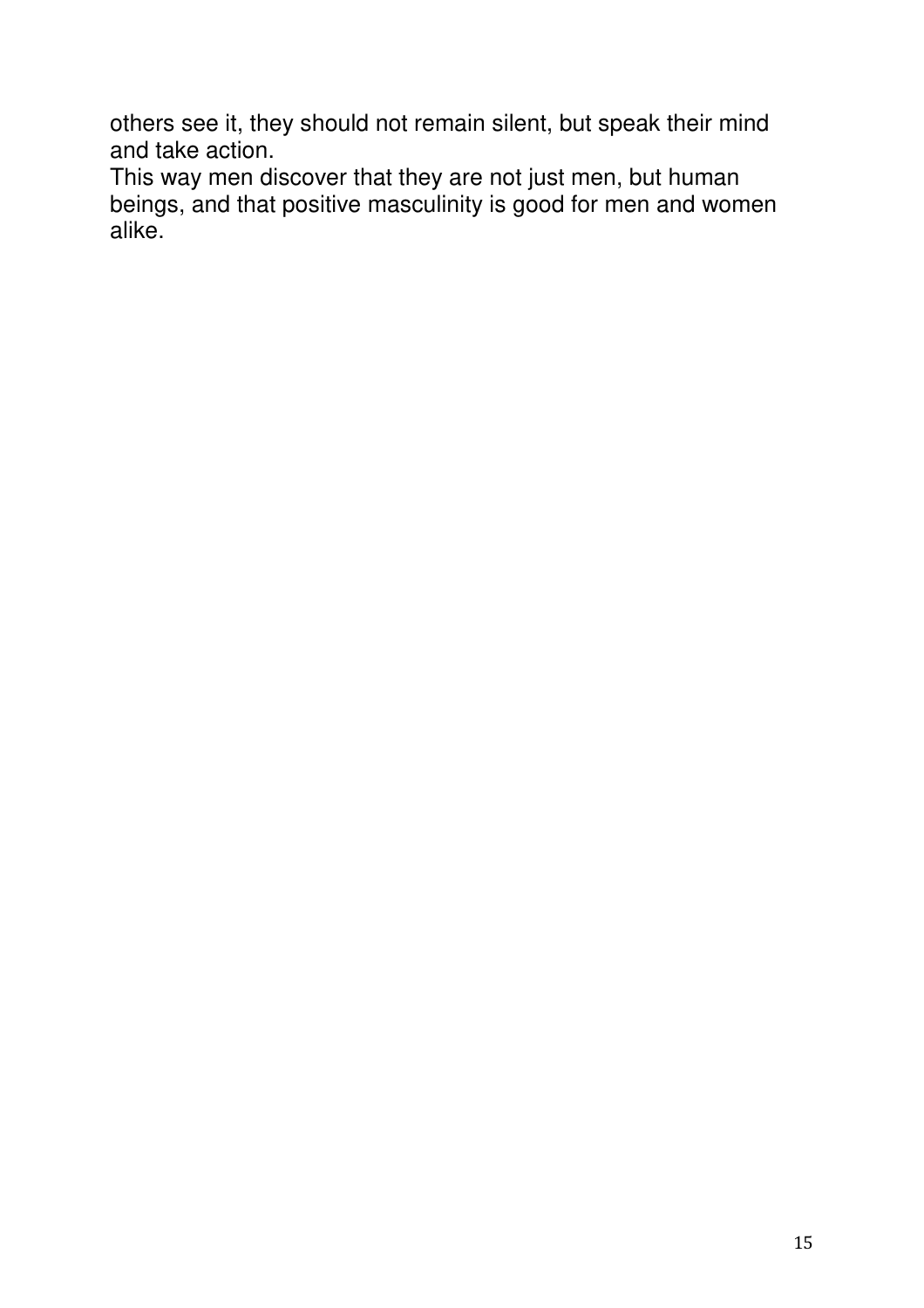EU Women

Dear reader,

Some of the women who regularly attend the Pulse of Europe events on Berlin's Gendarmenmarkt have taken the initiative to organize a Women's March for Europe. On 9 May 2018, which is also Europe Day, we intend to demonstrate under the banner "Europe is ours too" – not only in Berlin but all over Europe. All democratic parties are warmly welcome to take part.

We call on everyone to contribute to a fair and prosperous society and to enable women and men to live in a world where everyone feels comfortable and can develop and move around freely, a world created by men and women for men and women.

To this end, we appeal to everyone to value

women's contribution to society,

the work women do in the family, bringing up children and caring for the elderly,

and the empathy they show in every kind of employment.

We call for an immediate end to the gender pay gap.

To make this happen, women should pay less tax or receive a tax allowance on grounds of sex.

As long women continue to receive less pay, they should pay at least 30 per cent less tax.

More at: http://eu-women.eu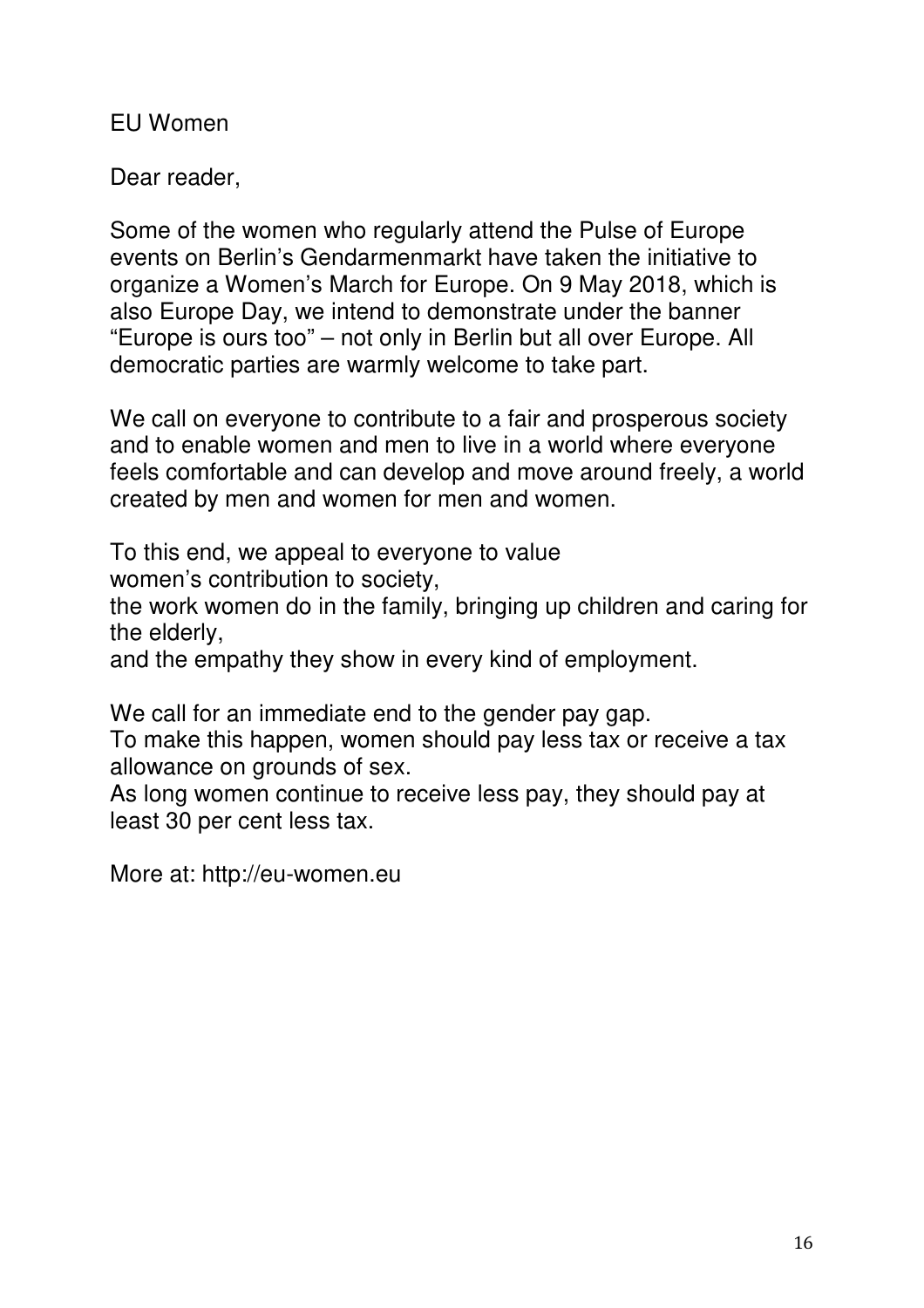## **Bibliography**

Anonyma, Eine Frau in Berlin. Tagebuch-Aufzeichnungen vom 20. April bis 22. Juni 1945. btb Verlag (D) 2005 – first published in 1959 Lisa Appignanesi, Mad, Bad and Sad: A History of Women and the Mind Doctors from 1800 to the Present. Virago Press (UK) 2008 Aldo Cazzullo, Le donne erediteranno la terra. Mondadori, Milano (IT) 2016 Simone de Beauvoir, Le Deuxième Sexe, Paris 1949 Dan Diner, Versiegelte Zeit. Über den Stillstand in der islamischen Welt. List, Berlin (D) 2007 Richard Dawkins, The God Delusion. Black Swan Penguin Random House (UK) 2007 Cordelia Fine, Delusions of Gender: The real science behind sex differences. Icon Books, London (UK) 2010 Cordelia Fine, Testosterone Rex: Unmaking the myths of our gendered minds. Icon Books, London (UK) 2017 Misha Glenny, Dark Market, Vintage Penguin Random House, London (UK) 2012, (first published 2011) p. 129. Yuval Noah Harari, Sapiens: A Brief History of Humankind. Vintage Penguin Random House, (UK) 2011 Yuval Noah Harari, Homo Deus. A Brief History of Tomorrow. Vintage Penguin Random House (UK) 2017 Marlis Hellinger, Kontrastive Feministische Linguistik. Mechanismen sprachlicher Diskriminierung im Englischen und Deutschen. Hueber, München (D) 1990 Uwe Jean Heuser; Deborah Steinborn, Anders denken! Warum die Ökonomie weiblicher wird. Hanser, München (D) 2013 Mary Key, Male/Female Language. Scarecrow Press, Metuchen N.J. (USA) 1975 Christine Kurmeyer, Study on Female Refugees. https://frauenbeauftragte.charite.de/fileadmin/user\_upload/microsites/bea uftragte/frauenbeauftragte/PDF\_FB\_allgemein/Abschlussbericht\_Final\_-1.pdf Clara Mavellia, "Il Sessismo nella Lingua". In: L'Italiano e le sue Varietà linguistiche. Zarko Muljacic (ed.) Verlag für deutsch-italienische Studien Sauerländer (CH) 1998 Clara Mavellia, Islam versus den Westen – Fundamentalismus versus Frauenrechte. 2008 http://www.cultural-entrepreneurship-institute.de/wpcontent/uploads/2014/07/MasterPPW.pdf Susan Neiman, Why Grow Up? Penguin (UK) 2014